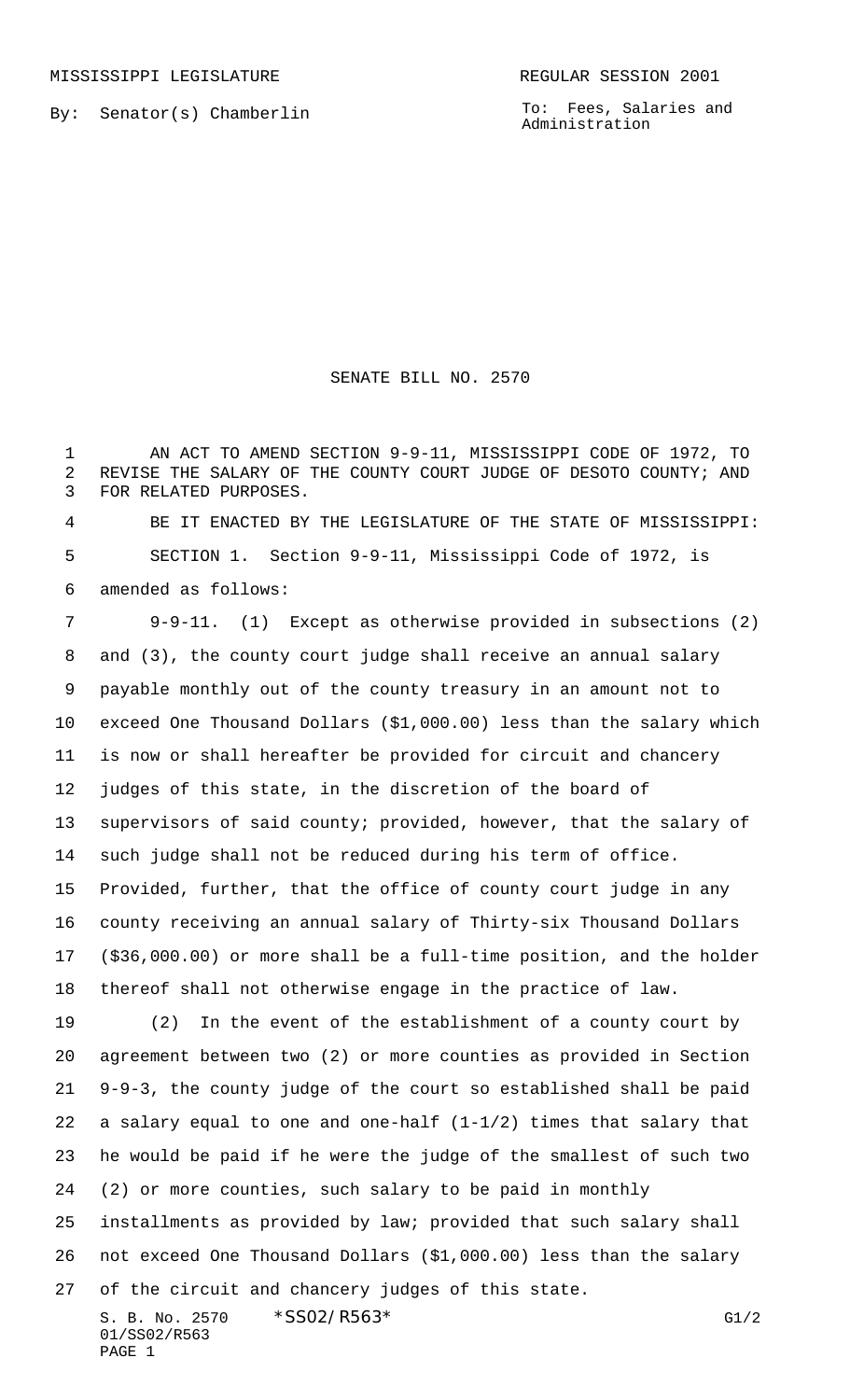(3) The county court judge shall receive an annual salary payable monthly out of the county treasury as follows:

 (a) In any county having a population of seventy thousand (70,000) or more according to the 1980 federal census, the county judge shall receive an annual salary of One Thousand Dollars (\$1,000.00) less than that paid to a circuit court judge. The office of county judge shall be a full-time position, and the holder thereof shall not otherwise engage in the practice of law.

 (b) In any county having a population of sixty thousand (60,000) or more but less than seventy thousand (70,000) according to the 1980 federal census, the county judge shall receive an annual salary of Forty Thousand Dollars (\$40,000.00). The office of county judge shall be a full-time position, and the holder thereof shall not otherwise engage in the practice of law. The county judge shall not be eligible for any additional salary except as may be authorized in subsection (4).

 (c) In any county having a population of twenty-seven thousand (27,000) or more but less than sixty thousand (60,000) according to the 1980 federal census, the county judge shall receive an annual salary of not less than Twelve Thousand Dollars (\$12,000.00) but not more than Forty Thousand Dollars (\$40,000.00), in the discretion of the board of supervisors of said county. The county judge shall not be eligible for any additional salary except as may be authorized in subsection (4). In the event that the board of supervisors of said county elects to pay such county judge an annual salary of Thirty Thousand Dollars (\$30,000.00) or more, the office of county judge shall be a full-time position, and the holder thereof shall not otherwise engage in the practice of law.

S. B. No. 2570 \*SS02/R563\* 01/SS02/R563 PAGE 2 (d) In any county having a population of less than twenty-seven thousand (27,000) according to the 1980 federal census, the county judge shall receive an annual salary of not less than Four Thousand Two Hundred Dollars (\$4,200.00) and not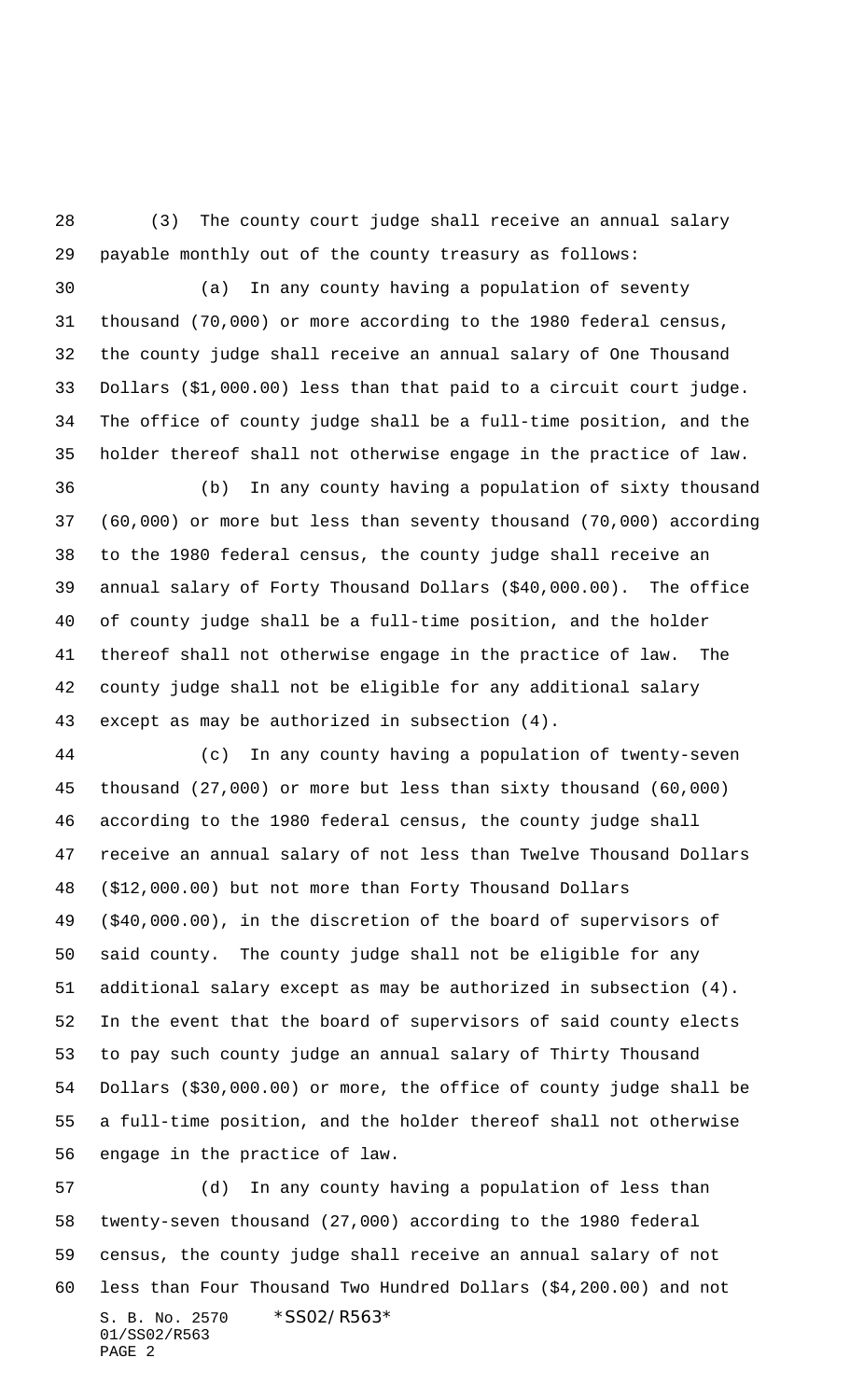more than Eight Thousand Five Hundred Dollars (\$8,500.00), in the discretion of the board of supervisors of said county. The county judge shall not be eligible for any additional salary except as may be authorized in subsection (4).

 (4) The county judge of any county described in this subsection shall be paid the compensation, and he shall be subject to any restrictions, set forth in the following paragraphs:

 (a) The county judge of any such Class 1 county with population according to the latest federal decennial census of forty-five thousand (45,000) or more and lying wholly within a levee district and having two (2) judicial districts shall, in the discretion of the board of supervisors of such county, receive an annual salary not exceeding Forty Thousand Dollars (\$40,000.00), or a sum which is One Thousand Dollars (\$1,000.00) less than the salary which is now or shall hereafter be provided for circuit and chancery judges of the state, whichever is greater.

 (b) The county judge of any Class 1 county having an area in excess of nine hundred twenty-five (925) square miles shall receive an annual salary of not less than Thirty Thousand Dollars (\$30,000.00) but, in the discretion of the board of supervisors of such county, such salary may be not more than Five Hundred Dollars (\$500.00) less than the annual salary of a circuit judge, payable monthly out of the county treasury, and the county judge shall not practice law.

S. B. No. 2570 \* SS02/R563\* 01/SS02/R563 PAGE 3 (c) The office of county judge in any such Class 1 county with a population according to the 1970 federal decennial census of greater than thirty-nine thousand (39,000), and where U.S. Highway 61 and Mississippi Highway 6 intersect, shall receive an annual salary to be paid in monthly installments of not less than an amount equal to ninety percent (90%) of the annual salary which is now or shall hereafter be provided for circuit and chancery judges of the state, as follows: The salary of the county judge shall be increased by ten percent (10%) annually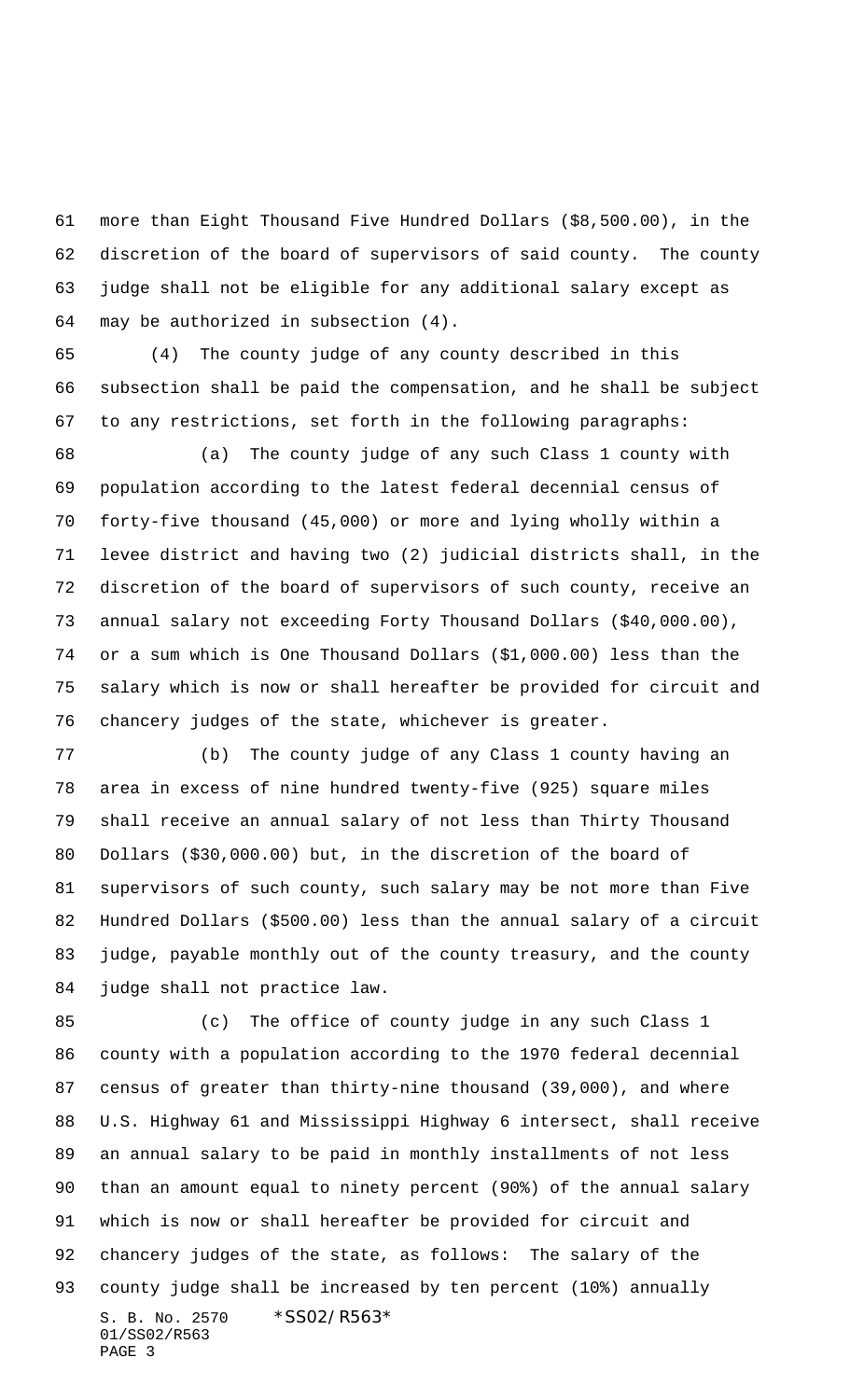above the base salary of the preceding year until such time as the judge's salary is equal to the amount that is provided by this subsection. The office of county judge shall be a full-time position and the holder thereof shall not otherwise engage in the practice of law.

 (d) In any Class 1 county bordering on the Mississippi River and which has situated therein a national military park and national military cemetery, the office of county judge shall be a full-time position and the holder thereof shall not otherwise engage in the practice of law. The salary for the county judge in that county shall be fixed at a sum which is One Thousand Dollars (\$1,000.00) less than the salary which is now or shall hereafter be provided for circuit and chancery judges of this state.

 (e) The county judge in any county having a population of at least forty-two thousand one hundred eleven (42,111), according to the 1970 census, and where U.S. Highway 49E and U.S. Highway 82 intersect, shall receive an annual salary to be paid in monthly installments of not less than Thirty Thousand Dollars (\$30,000.00) but not more than Two Thousand Five Hundred Dollars (\$2,500.00) less than the annual salary of the circuit judge, in the discretion of the board of supervisors of that county.

S. B. No. 2570 \* SS02/R563\* 01/SS02/R563 PAGE 4 (f) The county judge in any Class 1 county bordering on the Mississippi River and having an area of less than four hundred fifty (450) square miles wherein U.S. Highways 84 and 61 intersect shall receive an annual salary of Four Thousand Dollars (\$4,000.00) less than the annual salary of a circuit judge, and such county judge shall not practice law in any manner. The county judge in such county shall not be eligible to receive any additional salary authorized by this section or from any other source other than that set out and authorized by this paragraph. (g) The county judge of any Class 1 county bordering on the Mississippi River on the west and the State of Tennessee on the north, and traversed north to south by Interstate Highway 55,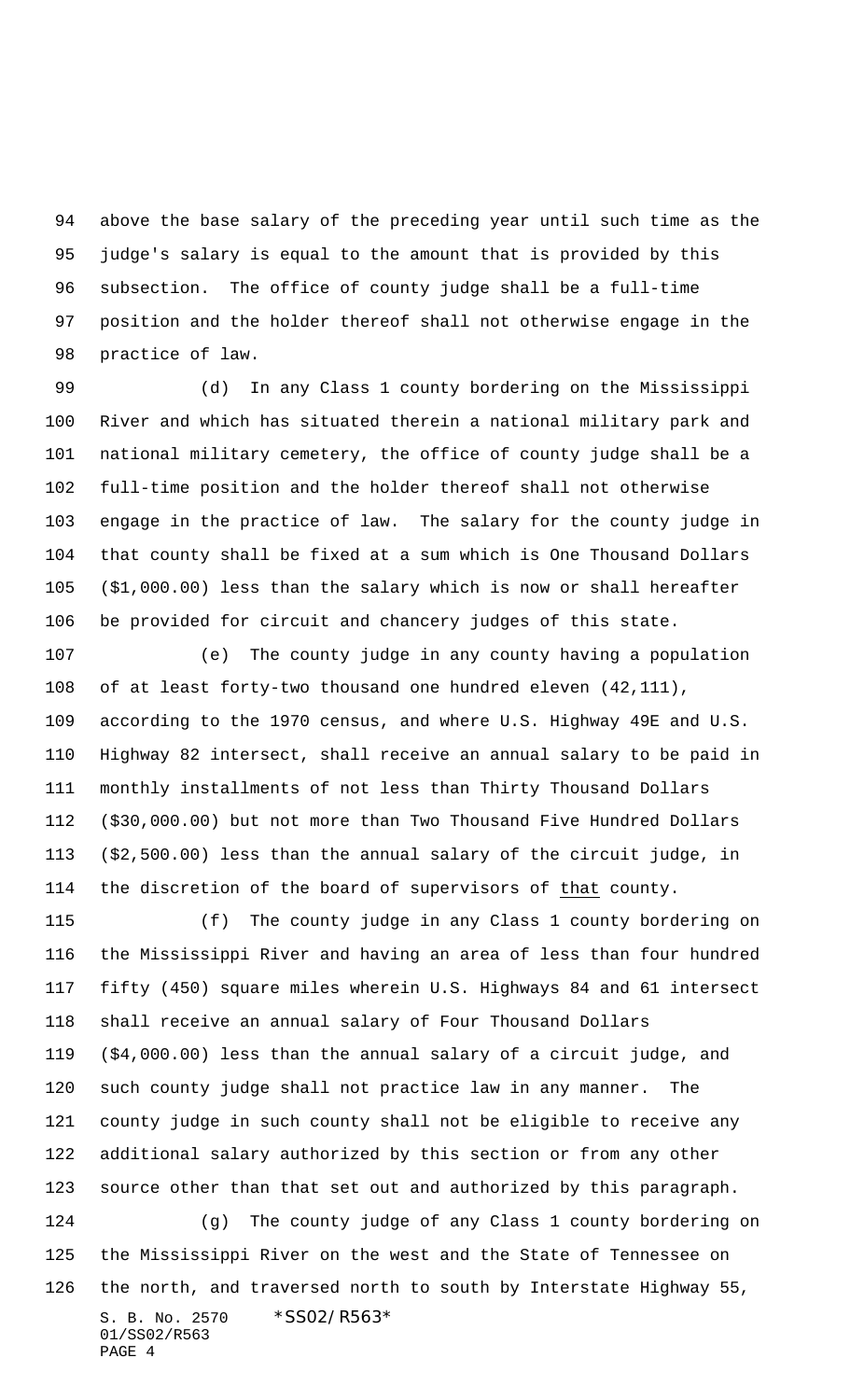shall receive an annual salary of One Thousand Dollars (\$1,000.00) less than that paid to a circuit court judge. The office of 129 county judge shall be a full-time position, and the holder thereof 130 shall not otherwise engage in the practice of law.

 (h) The county judge of any Class 1 county with a population of greater than sixty-nine thousand (69,000) according to the 1980 federal decennial census, and wherein U.S. Highway 80 and Mississippi Highway 43 intersect, shall receive an annual salary in an amount not greater than the sum of Five Hundred Dollars (\$500.00) less than the salary which is now or shall hereafter be provided for circuit and chancery judges of this state, in the discretion of the board of supervisors of that county.

 (i) The county judge of any county having a population in excess of sixty-six thousand (66,000) according to the 1980 federal decennial census, wherein is located a state-supported university and in which U.S. Highways 49 and 11 intersect, shall receive an annual salary of One Thousand Dollars (\$1,000.00) less than that paid to a circuit court judge. The office of such county judge shall be a full-time position, and the holder thereof shall not otherwise engage in the practice of law.

 (j) The county judge of any county having two (2) judicial districts, having a population in excess of sixty-one thousand nine hundred (61,900) according to the 1980 federal decennial census, in which U.S. Interstate Highway 59 intersects with U.S. Highway 84, shall receive an annual salary of One Thousand Dollars (\$1,000.00) less than the salary which is now or hereafter authorized to be paid circuit and chancery court judges of this state. The office of such county judge shall be a full-time position, and the holder thereof shall not otherwise engage in the practice of law.

S. B. No. 2570 \*SS02/R563\* 01/SS02/R563 PAGE 5 (k) The office of county judge of any Class I county wherein U.S. Highway 51 and U.S. Highway 98 intersect shall be a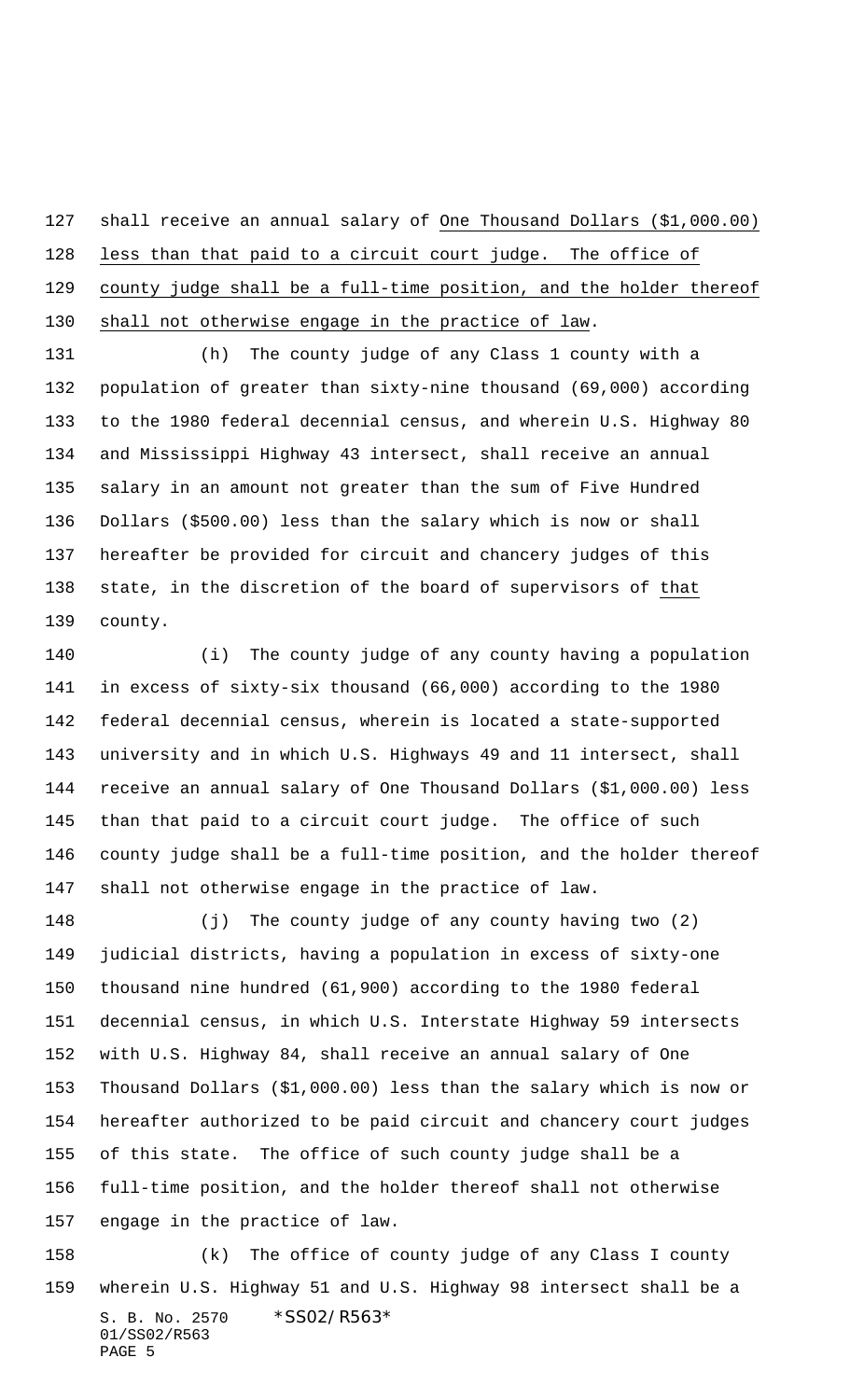full-time position and the holder thereof shall not otherwise engage in the practice of law. The annual salary for the office of county judge in said county may be fixed, in the discretion of the board of supervisors of said county, at a sum not to exceed Two Thousand Dollars (\$2,000.00) less than the salary which is now or shall hereafter be provided for circuit and chancery judges of this state.

 (l) The county judge of any county having a population of more than forty-one thousand six hundred (41,600) but less than forty-one thousand six hundred fifty (41,650) according to the 1980 federal census, and wherein U.S. Highway 49 intersects with Mississippi Highway 22, shall receive an annual salary in an amount established by the board of supervisors, but in no event to exceed the salary provided now or hereafter for circuit and chancery judges of this state.

 (m) The county judge of any county having a population of more than fifty-seven thousand (57,000) but less than fifty-seven thousand one hundred (57,100) according to the 1980 federal census, wherein U.S. Highway 45 intersects with Mississippi Highway 6, shall receive an annual salary in an amount established by the board of supervisors, but in no event to exceed the salary provided now or hereafter for circuit and chancery judges of this state.

 (n) The county judge of any county having a population of more than fifty-seven thousand three hundred (57,300) according to the 1980 federal decennial census, wherein is located a state-supported university and wherein United States Highways 82 and 45 intersect, shall receive an annual salary in an amount established by the board of supervisors, but in no event to exceed the salary provided now or hereafter for circuit and chancery judges of this state.

S. B. No. 2570 \* SS02/R563\* 01/SS02/R563 PAGE 6 (5) The salary of a county court judge or justice court judge shall not be reduced during his term of office as a result